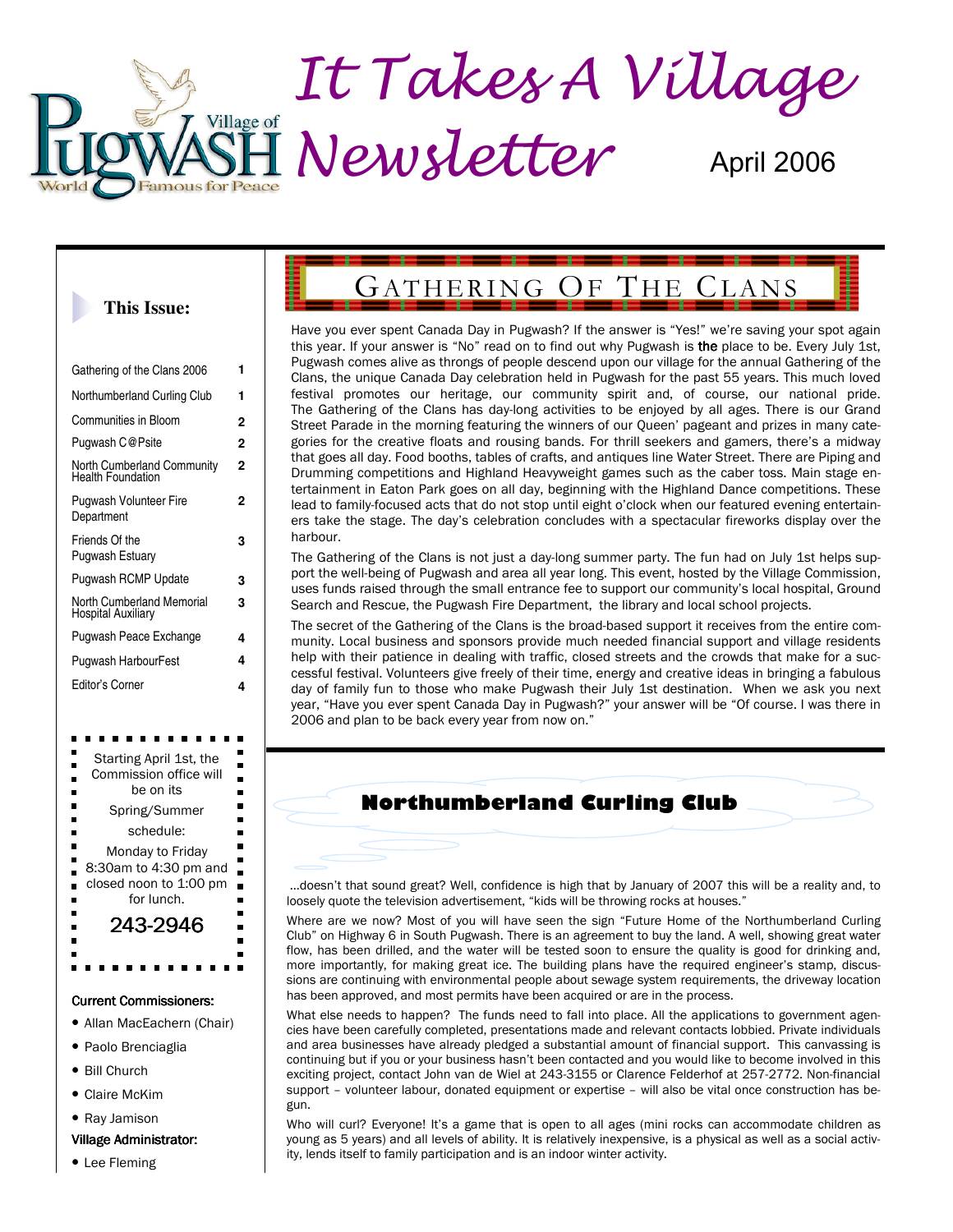## Communities In Bloom "People, Plants and Pride…Growing Together"

Pugwash Communities in Bloom is excited about the arrival of spring and the planting season. Our volunteer-based, non-profit organization is committed to fostering civic pride, environmental responsibility and beautification through community participation.

To that end, blueprints for the train station Peace Garden are finished and plans for baskets, banners and gardens are in place. Proven Winners, the license holder of local Ken Lander's Supertunia Bordeaux petunia, is allowing the Pugwash Communities in Bloom committee to name the flower the Pugwash Peace Supertunia. This flower will be used extensively throughout the village.

The Communities in Bloom project is not just for gardeners. It is for all people interested in beautifying the Pugwash area. Watch for information on how you can participate in the upcoming contest that awards prizes for the best residential and the best commercial garden / beautification display. Prizes will be awarded during HarbourFest, Saturday, July 29th.

To learn more about the national and local Communities in Bloom organization, plan to attend our Open House on Wednesday, April 5 at 7:00 pm. at the Village Hall. Volunteers will answer questions and have information on how to participate. Drawings showing planned beautification stages will be on display. For further information please contact Chair Marilyn Horton at 243-

### WELCOME TO THE PUGWASH  $C@PSTTE!$

Pugwash is very fortunate indeed. We have a place where we can use computers for only \$2.00 a day or buy a membership for \$15.00 per year. Student rates are \$1.00 per day and \$7.50 per year. With this comes high-speed, wireless internet, the use of many



software programs, courses on how to use a computer or program and help from the on-duty volunteer. The CAPsite also offers photo-quality printers, faxing, copying and laminating. A digital camera is available to rent. We can also download photos from your camera card.

Pugwash C@Psite can improve your connections!

 C@Psite hours are Monday to Friday from 9:00 am to noon and from 1:00 pm to 4:00 pm. Appointments may be made for other times. For more information contact Chair Ray Jamison at 243-2088 or pugwashcap@hotmail.com.

## North Cumberland Community Health Foundation

(our hospital's foundation) will hold its annual public meeting at the Pugwash Village Hall on Thursday, June  $8<sup>th</sup>$  at 7 pm. Directors of the foundation are presently busy with preparations for the second annual golf tournament to be held Friday, June 16th at the Northumberland Links. Funds raised from this event will go toward the purchase of a new diagnostic imaging machine for our hospital. Come "tee off for health." For more information, contact Brian Gordon, at 243-2702.

### PUGWASH VOLUNTEER FIRE DEPARTMENT

 The Pugwash Volunteer Fire Department is busy organizing fundraising events of interest to the community. Firefighting can be very challenging, and so the Pugwash District Fire Department strives to keep up-to-date on member training to ensure that we provide the services needed and expected by the Village of Pugwash and surrounding areas. Our fundraising efforts assist us with this. Many of these activities are supported by local businesses, whose support we count on and appreciate.

#### Upcoming events:

April 22 - Dart tournament - Registration begins at 6:00 pm. Cost is -\$10.00 per person. 19 years and older welcome. 50/50 draw. Snacks available.



May 20 - Open House – Firefighters will be on hand to guide you on a tour

of the station, trucks and emergency equipment. Members are providing a BBQ and carwash, and civic number signs can be ordered. And by donating to our Fire Hall building fund, you will receive a commemorative inscribed brick or plaque.

June 3 - Adult dance upstairs in the hall from 9 pm to 1 am.

June 17 - Pancake Breakfast at Fire hall 7 to 11 am. Sponsored by Pugwash Home Hardware, who continues to be a major supporter of the Department. Come out and see just how well our members can create a breakfast meal.

 For July and August we are planning activities that include the Gathering of the Clans, HarbourFest and the Department's annual fishing Mackerel Tournament. Watch for details in the June newsletter.

 It is very important for our team to take part in community-planned functions and to show our commitment to providing a safer community. As a volunteer organization, we encourage the Village to continue its support of our activities.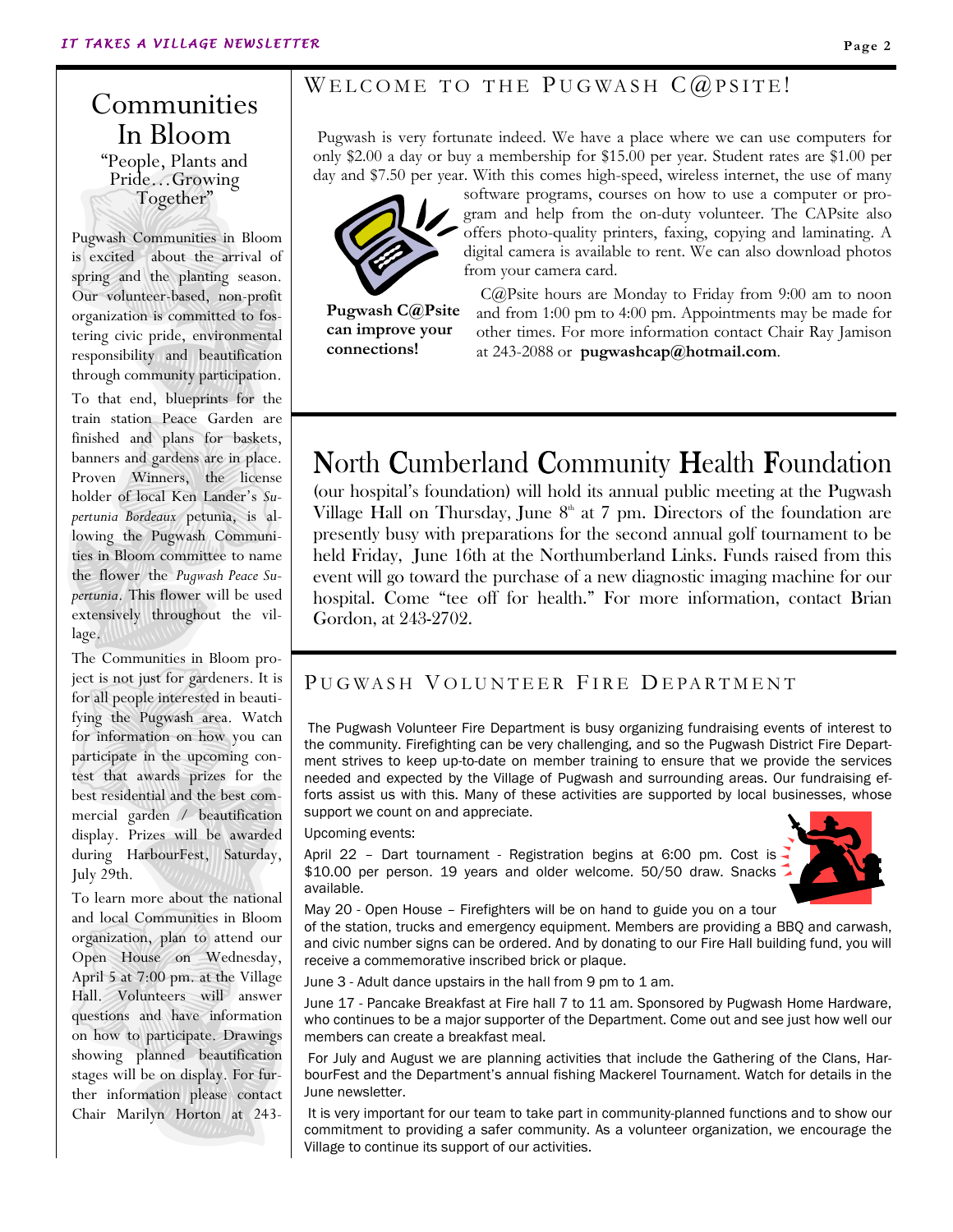## E-mail Go paperless!

 Would you be interested in receiving this newsletter electronically? It's a great way to forward local news to your own global village! Drop us an email requesting that you be added to our e-list: villagecommission@

MEMBERS OF THE NORTH CUMBERLAND MEMORIAL HOSPITAL AUXILIARY ARE BUSY PLANNING A SERIES OF FUNDRAISERS FOR JUNE, JULY AND AUGUST. THEY ARE HOPING FOR THE CONTINUED GENER-OUS SUPPORT OF THE COMMUNITY TO HELP THEM MEET THEIR PLEDGE OF TWENTY THOUSAND DOLLARS TO REPLACE AND UPGRADE THE EKG MACHINE AT OUR HOSPI-TAL.

Visit our renovated and updated Village website:

#### www.pugwashvillage.com

Thanks go to Paolo Brenciaglia Elaine Graham Cook and Les Emslie for the great revamp.

#### It Takes a Village Newsletter is published quarterly — the first Tuesday of June, September, December and March. The deadline for our next issue is May 15th. Maximum word count of 350. We reserve the right to edit for length and readability. Photos or graphics will be used as space allows.

Friends Of the Pugwash Estuary

 An estuary is a partially enclosed body of water formed where freshwater from rivers and streams flows into the ocean, mixing with salty seawater. Estuarine environments are among the most productive in the world. The inaugural meetings of the Friends of the Pugwash Estuary were held in the spring of 2004 and developed the following mission statement: "The Friends of the Pugwash Estuary are committed to enhancing our coastal and river environments through increased understanding of their ecology. With community partnerships, we promote wise stewardship of these vital resources throughout the local region." Membership in the group includes retired people, gainfully employed people, people who have lived here all their lives, recent arrivals and students.

 In the interest of increasing knowledge, the Friends have hosted a variety of guest speakers, including but not limited to, the NS Museum of Natural History, Ducks Unlimited, Department of Fisheries and Oceans, and Nature Conservancy of Canada. These speakers have emphasized the importance of healthy estuaries in the richness of their organic matter, in providing shelter for young fish, in supporting an abundance of wildlife, in providing a water filtration system and in preventing erosion.

 The Friends employed two students in the summer of 2005. The students explored the river and estuary, producing a report that included land ownership, identification of historical and other sites of interest and some identification of flora and fauna. They also researched pollution levels and sources. It seems the main pollution sources have been addressed and the river is cleaning, albeit slowly because of its mud bottom. Depending on funding, this summer's focus will be species currently inhabiting the area and what can be done to help their recovery.

 The Friends have also built up a network of contacts via provincial and inter provincial associations. We are currently members of Coastal Communities Network (NS), the Coastal Coalition of Nova Scotia and the Southern Gulf of St. Lawrence Coalition on Sustainability (an eastern Canada group that includes various levels of government as well as community organizations).

 Meetings of the Friends of the Pugwash Estuary are usually held at the Village Commission at 7p.m.on the second Tuesday of each month. New members are always welcome. The current contact person is Alice Power at m.apower@ns.sympatico.ca or 243-3580.



## THE PUGWASH OFFICE OF THE ROYAL CANADIAN MOUNTED POLICE

Hello, I'm Constable Paul Bouchere, and for those not familiar with the RCMP in the Pugwash area, I'd like to take this opportunity to tell you about our team. The Pugwash office is an integral part of the Cumberland County District. The Royal Canadian Mounted Police are responsible for policing all of Cumberland County except for the towns of Amherst and Springhill. Four offices are located in the county to meet the policing needs of the community. These are located in Pugwash, Parrsboro, Oxford, and Amherst – the last functions as district headquarters. Corporal John Chlow leads his Pugwash team of Constables Tony Dolan, Terry Burridge, and myself, and detachment assistant Rachael McLellan. We bring a variety of skills and experience, further enhanced by the District policing resources and the relationships that have been developed with our other police partners in Amherst and Springhill. It is important for area residents to realize that the Pugwash members are part of the larger team for Cumberland County.

The Strategic Goal of the RCMP is: "Working towards safe homes and safe communities for Canadians." We believe that information sharing and gathering methods like the newsletter will contribute to this goal. As such, we will be submitting articles regularly on a variety of topics that will enhance safety and security for the residents in and around Pugwash. We are very interested in community input. Our initial goal is to provide information on the following: Seniors Safety, RCMP programs, internet safety and community events.

We hope that we will continue to grow and develop with the newsletter so that we can make the community stronger and safer.